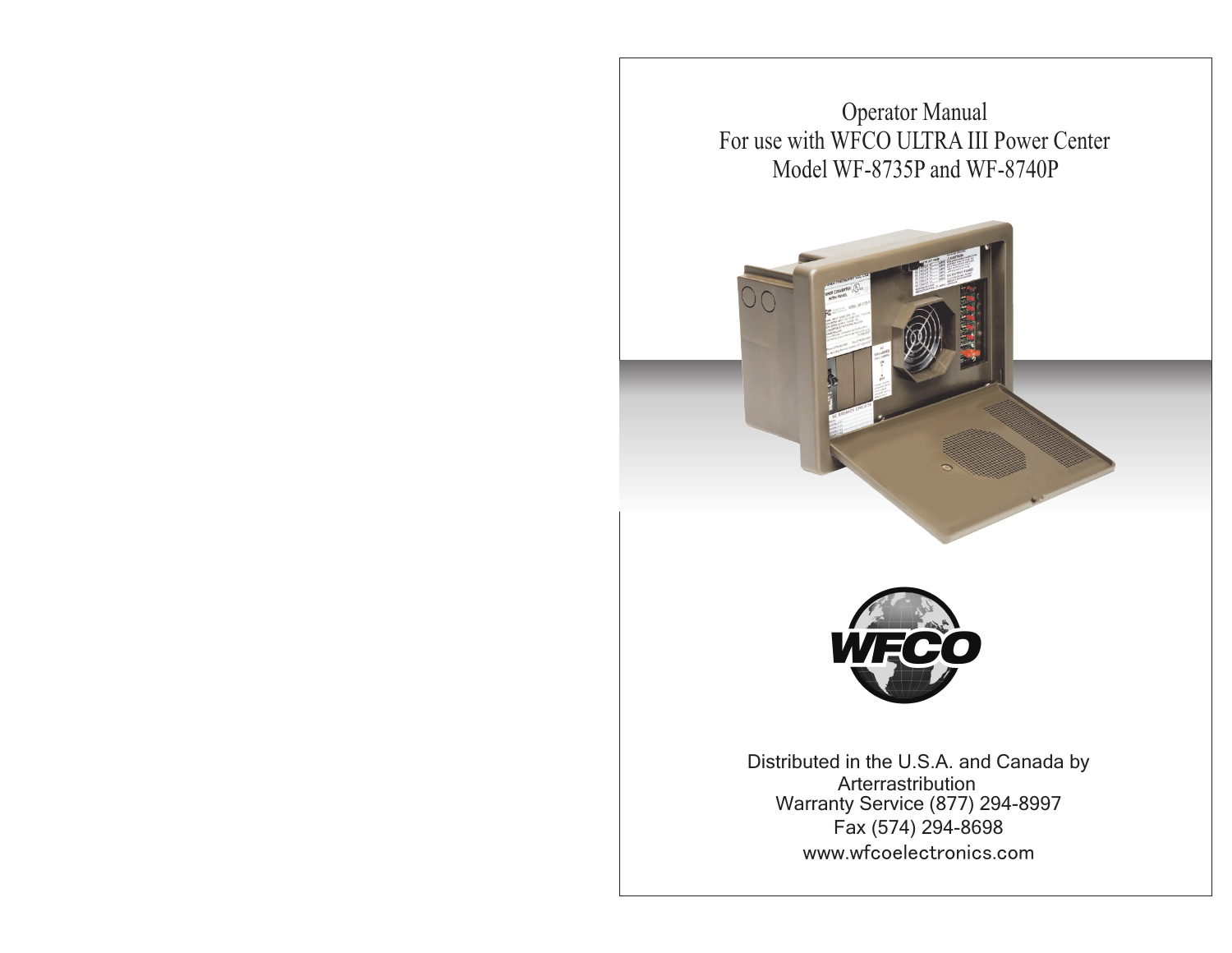**Installation and Servicing of the WFCO WF-8700 Series Power Center**

# **A CAUTION A**

**This product should be installed by an experienced technician. CAUTION** and care must be taken when servicing this equipment. To prevent severe shock or electrocution consult your servicing dealer. No serviceable parts.

# **WARNING A**

**This unit employs components that tend to produce arcs or sparks. To prevent fire or explosion, do not install in compartments containing batteries or flammable materials (LP gas)**.

# **A CAUTION A**

**To prevent fire, do not cover or obstruct ventilation openings. Do not mount in zero-clearance compartment. Overheating may result. For continued protection against risk of fire, or electric shock replace only with same type and ratings of fuse**.

# **A CAUTION A**

Check on a monthly basis the fluid level in any battery connected to RV charging system.

This product is not ignition protected and should not be installed in an LP compartment.



# **General Consumer Information**

## **Reverse Battery Protection**

This feature prevents permanent damage to the converter from an incorrect battery connection.

# **Automatic Cooling Fan**

The fan is variable speed and current controlled.

## **Electronic Current Limiting**

Automatically shuts down power during overload or short-circuit conditions. Automatically returns to normal operation after conditions are corrected.

## **DC Fuses**

- Six 12 Vdc circuits (including one battery circuit, one circuit for slideouts)

- Maximum of 30 Adc fuse for DC circuits 5 and 6 (all others max. 20 Adc)
- Reverse battery protection fuse; replace with
- ATC "Littelfuse<sup>®</sup>" Type 257 fuse

## **Circuit Breakers**

One 30 Aac "Main circuit" and a maximum of five 20 Aac "Branch circuits"

#### **UL-Listed Main Circuit Breakers, rated for 120 Vac, maximum 30 Aac** ® Acceptable circuit breakers are as follows:

| Manufacturer        | Model/Cat. No./Type |
|---------------------|---------------------|
| Cutler Hammer       | Type BR and C       |
| <b>Thomas Betts</b> | Type TB or TBBD     |
| ITE/Siemens         | Type QP or QT       |
| Square D            | Type HOM or HOMT    |
| Murray              | Type MP-T or MH-T   |

**UL-Listed Branch Circuit Breakers, rated for 120 Vac, maximum 20 Aac** ® Acceptable circuit breakers are as follows:

| Manufacturer        | Model/Cat. No./Type              |
|---------------------|----------------------------------|
| Cutler Hammer       | Type BR and C, Type BRD BD and A |
| <b>Thomas Betts</b> | Type TB and TBBD                 |
| ITE/Siemens         | Type QP or QT                    |
| Square D            | Type HOM and HOMT                |
| Murray              | Type MH-T or MP-T                |

**2***IN*

*STA*

*LL* $\blacktriangleleft$ 

*TION I*

*N*<u>ဟ</u> *TRUCTI ONS*

> - A replacement or additional circuit breaker shall be of the same manufacturer, type designation, and equal or greater interrupting rating, not to exceed 30 A. - "Short-Circuit-Current" rating for the breaker should be 10,000 A.

### **Breaker Filler Plates:**

| <b>Manufacturer</b> | Model/Cat. No./Type |
|---------------------|---------------------|
| <b>WECO</b>         | $FP-01$ or $FP-01B$ |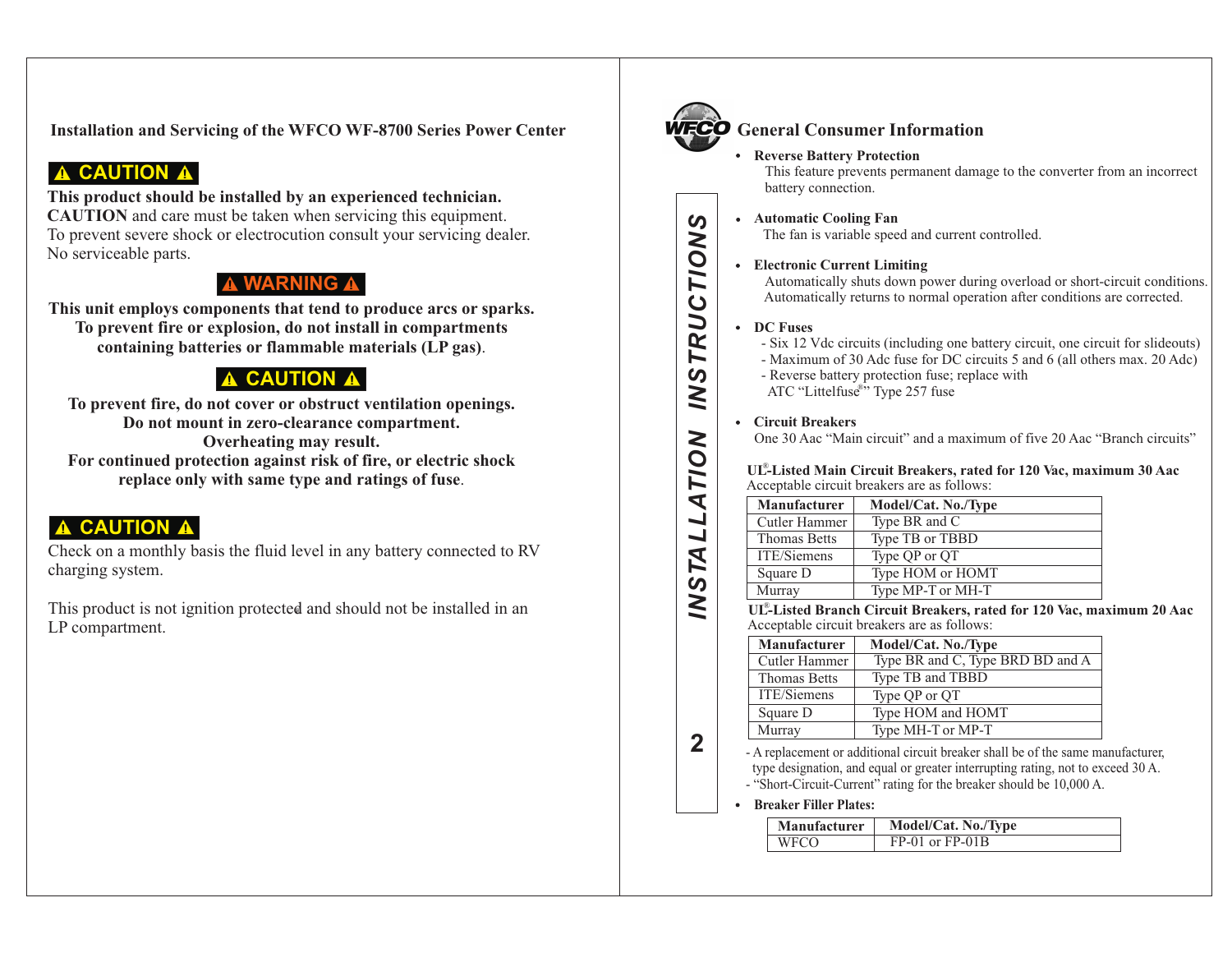## **Converter Operation Modes**



OPERATIONAL

**3***OPERATIONAL FEATURES*

 $\boldsymbol{\omega}$ 

3

FEATURE

All WFCO power converters are automatic three-stage switching power supplies. The converter senses which mode it needs to be in by checking the RV system voltage.

**The three modes/stages of operation include: Absorption mode/Normal operation** Nominal battery charge and supplies power to appliances **Bulk mode/Charge mode** Fast battery charge and supplies power to appliances **Float mode/Trickle charge** Trickle battery charge during storage

**Absorption Mode:** During this mode, the converter output is in the 13.6 Vdc range. This is the normal operation mode. This mode provides the 12 Vdc and current required by the 12 Vdc RV appliances, as well as slow charging the battery.

**Bulk Mode:** In this mode, the output voltage of the converter will switch to 14.4 Vdc for a maximum of four hours. If the converter cycles between "Absorption and Bulk mode," there could be a shorted battery cell or other issues.

**Float Mode:** In this mode, the converter is charging the battery with a trickle voltage of 13.2 Vdc. When the converter senses a demand (by turning on lights), the converter automatically returns to the "Absorption mode".

# **Troubleshooting**

Before checking the converter output voltage, it is necessary to disconnect the battery cables at the battery (as shown below). Make sure the converter is plugged into AC source (105-132 Volts). Check the converter output voltage at the battery with a voltmeter. Place the probes on the disconnected battery cables; place the **Positive** (red) meter probe on the + positive red battery wire and place the **Negative** (black) meter probe on the **-Negative**  black wire on the battery cable. Be sure you have good connections at the cables. If the voltage reads 13.6 Vdc  $(+/-2)$  with no load, the converter is functioning properly.

**WF-8735**



If the reverse polarity fuses are blown, it means the RV battery was accidentally connected in reverse, either at the battery or at the converter. Reconnect properly, then replace the fuse with the same type and amp rating as the original "Littelfuse"" Type 257 automotive-style fuse.

**IMPORTANT:** These fuses protect the converter from damage in the event thatthe RV battery is accidentally connected in reverse. A reversed battery connection, even for a second, is the reason that these fuses will blow.

The fuse rating that the manufacturer suggests for the output fuses will be marked on the unit. Replace only with same type and rating.

If the converter output voltage at the battery reads in the 0.0 Vdc range, or the battery is not charging, check for:

- an open inline fuse in the battery wire (if installed by OEM)
- an open wire between the converter and the RV battery
- loose ground connection
- improper torques

If the converter fuses and AC voltage are good, but the converter output still reads zero volts, the converter is not functioning properly. Contact WFCO Tech Support at (877) 294-8997.

# **TROUBLESHOOTING 4***TROUBLESHOOTING*

4